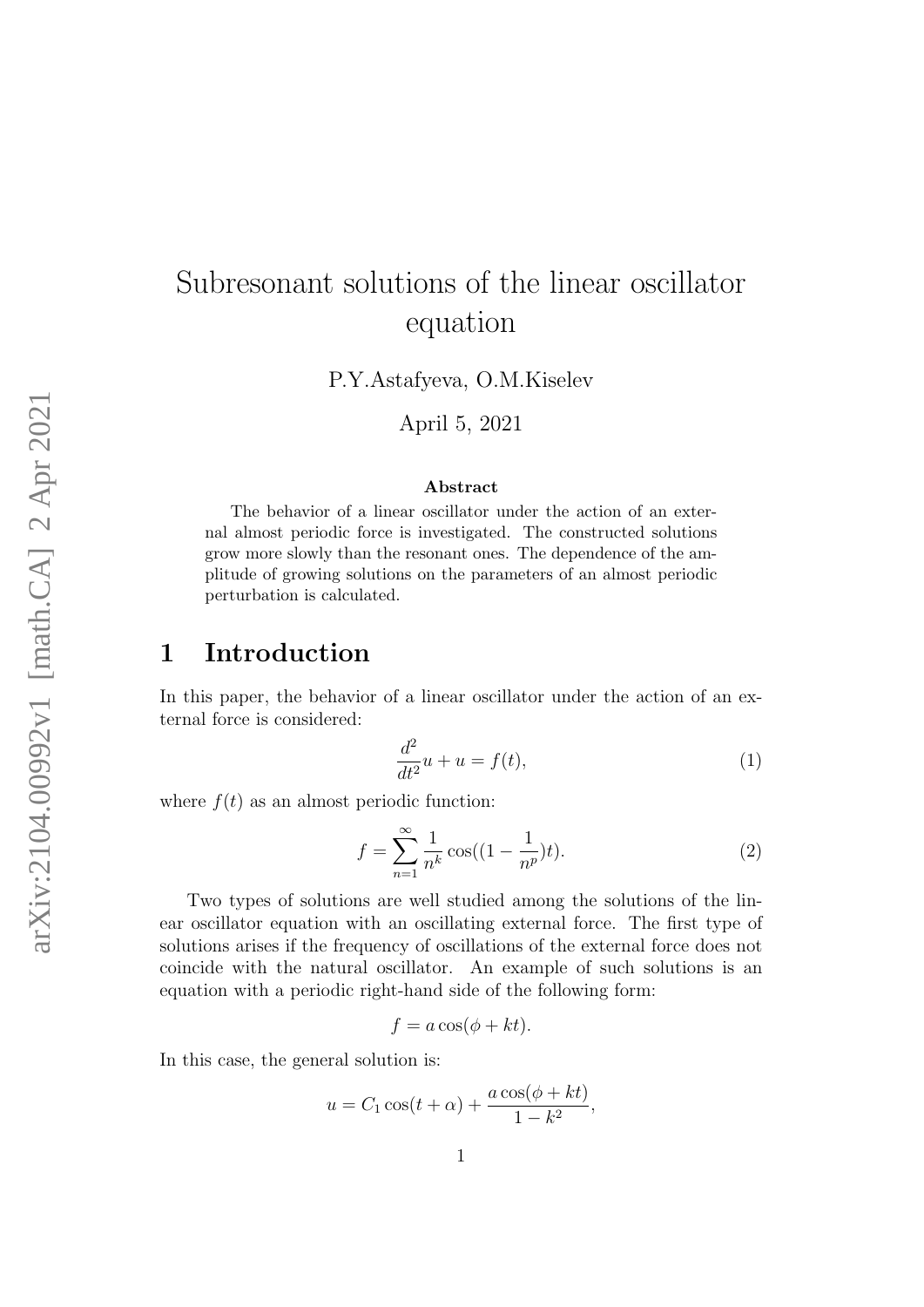here  $k \neq \pm 1$ ,  $C_1, \alpha$  – solution parameters. If  $k \notin \mathbb{N}$ , when solutions are run-out. If  $k \in \mathbb{N}$ , when solution– periodic function with period  $T = 2\pi k$ .

If  $k = 1$ , then the amplitude of oscillations of the solution grows linearly. The general solution is:

$$
u = C_1 \cos(t + \alpha) + \frac{at \sin(t + \phi)}{2}
$$

This solution is called resonant.

Exact coincidence of the frequencies of the external force and the oscillator is a rare phenomenon in a general situation. Exact frequency matching cannot be achieved with frequency tuning. For example, This doesn't done in local oscillators - automatic frequency control systems. As a rule, the result is a frequency close to resonant, however, this frequency is, strictly speaking, unstable.

It is important to consider the behavior of the oscillator under the action of an external force with a close to resonance frequency and, moreover, with a set of close frequencies in such conditions. External forces with almost periodic behavior are typical here. General approaches to the study of almost-periodic functions are presented, for example, in [\[1\]](#page-7-0), [\[2\]](#page-7-1).

The paper shows the effect on a linear oscillator of an almost periodic force having a set of frequencies, among which there are close to resonant ones, but their amplitude in the general set of frequencies of an almost periodic perturbation tends to zero. The amplitude of the forced oscillations of the linear oscillator under the action of such almost-periodic perturbations increases more slowly than in the case of resonance. Such solutions are called subresonant in the article.

Close to resonant solutions lead to small denominators. Small denominators appear as defects in the asymptotic formalism and, as a rule, can be eliminated by modulating the parameters of asymptotic expansions in perturbation theory [\[3\]](#page-7-2). In the proposed paper, small denominators arise essentially due to the unavoidable proximity of the set of frequencies of the external force to the resonant frequency.

In section [2](#page-2-0) formulas for solving the equation are shown [\(1\)](#page-0-0) with the right side  $(2)$ . In section [3](#page-4-0) asymptotics by t are obtained for the series appearing in the formula for the solution. In section [4](#page-6-0) the asymptotic behavior of the subresonant solution is presented, and the main result is formulated.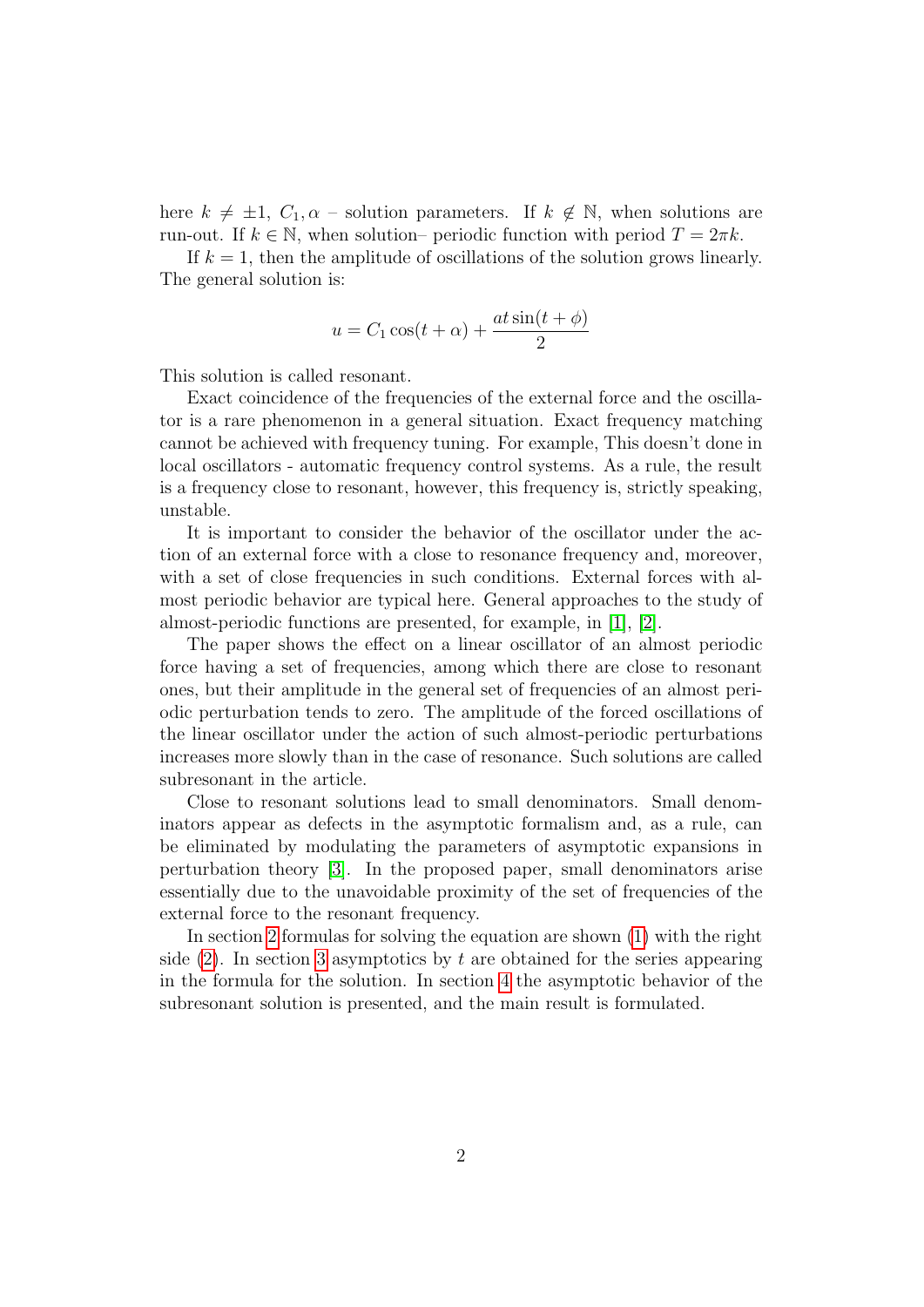## <span id="page-2-0"></span>2 Formal solution of an equation with almost periodic perturbation

We will seek a solution to the Cauchy problem for an equation [\(1\)](#page-0-0) with zero initial conditions:

$$
\begin{cases} u_n|_{t=0} = 0\\ u'_n|_{t=0} = 0 \end{cases}
$$

The solution to this problem can be represented as:

<span id="page-2-1"></span>
$$
u = \frac{1}{2}\sin(t)\sum_{n=1}^{\infty}(-\frac{n^p\sin(\frac{t}{n^p}-2t)}{2n^{p+k}-n^k} + \frac{2n^{2p}\sin(\frac{t}{n^p})}{2n^{p+k}-n^k} - \frac{n^p\sin(\frac{t}{n^p})}{2n^{p+k}-n^k}) +
$$
  
+ 
$$
\frac{1}{2}\cos(t)\sum_{n=1}^{\infty}(\frac{n^p\cos(\frac{t}{n^p}-2t)}{2n^{p+k}-n^k} + \frac{2n^{2p}(\cos(\frac{t}{n^p})-1)}{2n^{p+k}-n^k} - \frac{n^p\cos(\frac{t}{n^p})}{2n^{p+k}-n^k}).(3)
$$

The amplitude of oscillation is determined coefficients of  $sin(t)$  and  $cos(t)$ . We select the uniformly bounded functions in  $t$  from the right-hand side of the formula. The first and third terms in the series for  $sin(t)$  and  $cos(t)$  are denoted respectively as follows:

$$
R_1(t) = \frac{1}{2}\sin(t)\sum_{n=1}^{\infty}(-\frac{n^p\sin(\frac{t}{n^p}-2t)}{2n^{p+k}-n^k} - \frac{n^p\sin(\frac{t}{n^p})}{2n^{p+k}-n^k});
$$
  

$$
R_2(t) = \frac{1}{2}\cos(t)\sum_{n=1}^{\infty}(\frac{n^p\cos(\frac{t}{n^p}-2t)}{2n^{p+k}-n^k} - \frac{n^p\cos(\frac{t}{n^p})}{2n^{p+k}-n^k}).
$$

Using the integral convergence criterion, we can show, that the series  $R_1(t)$ and  $R_2(t)$  are uniformly bounded in t, for  $k > 1$ .

It remains to investigate the behavior with respect to  $t$  of two series:

$$
R_3 = \sum_{n=1}^{\infty} \frac{2n^{2p} \sin(\frac{t}{n^p})}{2n^{p+k} - n^k}, \quad R_4 = \sum_{n=1}^{\infty} \frac{2n^{2p} (\cos(\frac{t}{2n^p}) - 1)}{2n^{p+k} - n^k}.
$$
 (4)

Using:

$$
\cos\left(\frac{t}{n^p}\right) - 1 = -2\sin^2\left(\frac{t}{2n^p}\right)
$$

the row  $R_4$  can be represented as:

$$
R_4 = -2\sum_{n=1}^{\infty} \frac{2n^{2p} \sin^2(\frac{t}{2n^p})}{2n^{p+k} - n^k}
$$
(5)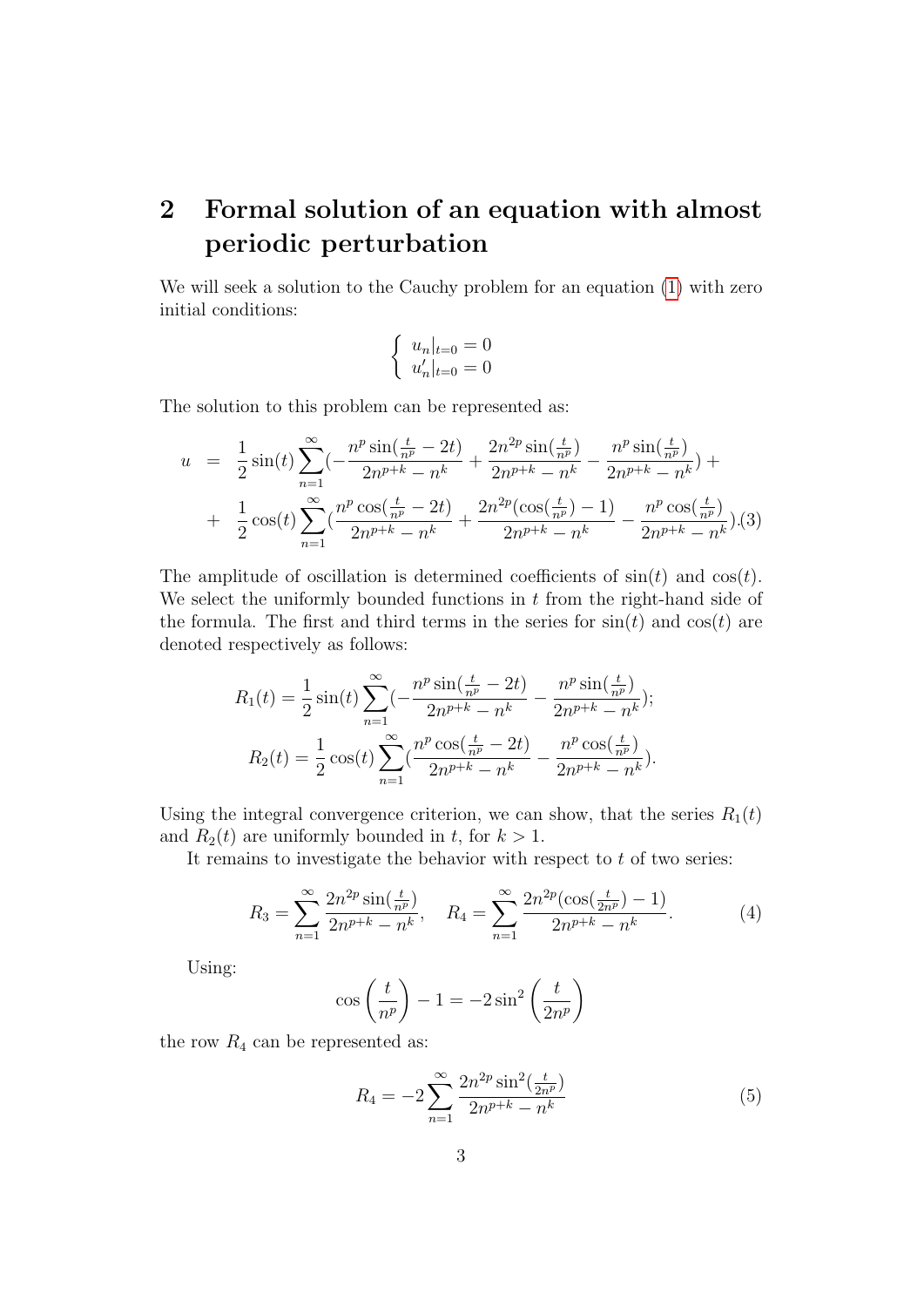The coefficient in the common term of the  $R_3$  and  $R_4$  series can be conveniently written as:

$$
K_n = \frac{n^{p-k}}{1 - \frac{1}{2n^p}} = n^{p-k} \sum_{m=0}^{\infty} (\frac{1}{2n^p})^m.
$$

Then:

$$
R_3 = \sum_{n=1}^{\infty} n^{p-k} \sin(\frac{t}{n^p}) \sum_{m=0}^{\infty} (\frac{1}{2n^p})^m =
$$
  

$$
\sum_{n=1}^{\infty} n^{p-k} \sin(\frac{t}{n^p}) + \sum_{n=1}^{\infty} n^{p-k} \sin(\frac{t}{n^p}) \sum_{m=1}^{\infty} (\frac{1}{2n^p})^m.
$$

The second sum can be rewritten as:

$$
\left| \sum_{n=1}^{\infty} n^{p-k} \sin(\frac{t}{n^p}) \sum_{m=1}^{\infty} (\frac{1}{2n^p})^m \right| \le \frac{1}{2} \sum_{n=1}^{\infty} n^{-k} \sum_{m=0}^{\infty} \frac{1}{2^m n^{pm}}
$$

The series converge on the right-hand side of the inequality. Similarly, you can convert the series to  $R_4$ .

It remains to investigate the behavior of the series:

$$
\sigma_s = \sum_{n=1}^{\infty} n^{p-k} \sin\left(\frac{t}{n^p}\right)
$$

$$
\sigma_c = \sum_{n=1}^{\infty} n^{p-k} \sin^2\left(\frac{t}{2n^p}\right)
$$

Consider the series  $\sigma_s$ . Let us show that it converges absolutely for any value of t. To do this, we expand the sine function in a Maclaurin series, as a result we get:

$$
\sigma_s = \sum_{n=1}^{\infty} n^{p-k} \sum_{j=1}^{\infty} (-1)^{j-1} \frac{t^{2j-1}}{(2j-1)! n^{(2j-1)p}}
$$

In this formula, we will change the order of summation.

$$
\sigma_s = \sum_{j=1}^{\infty} (-1)^{j-1} \frac{t^{2j-1}}{(2j-1)!} \sum_{n=1}^{\infty} \frac{n^{p-k}}{n^{(2j-1)p}} = \sum_{j=1}^{\infty} (-1)^{j-1} \frac{t^{2j-1}}{(2j-1)!} \sum_{n=1}^{\infty} \frac{1}{n^{2jp+k}}
$$

Then:

$$
\sigma_s = \sum_{j=1}^{\infty} (-1)^{j-1} \frac{t^{2j-1}}{(2j-1)!} \zeta(2jp+k)
$$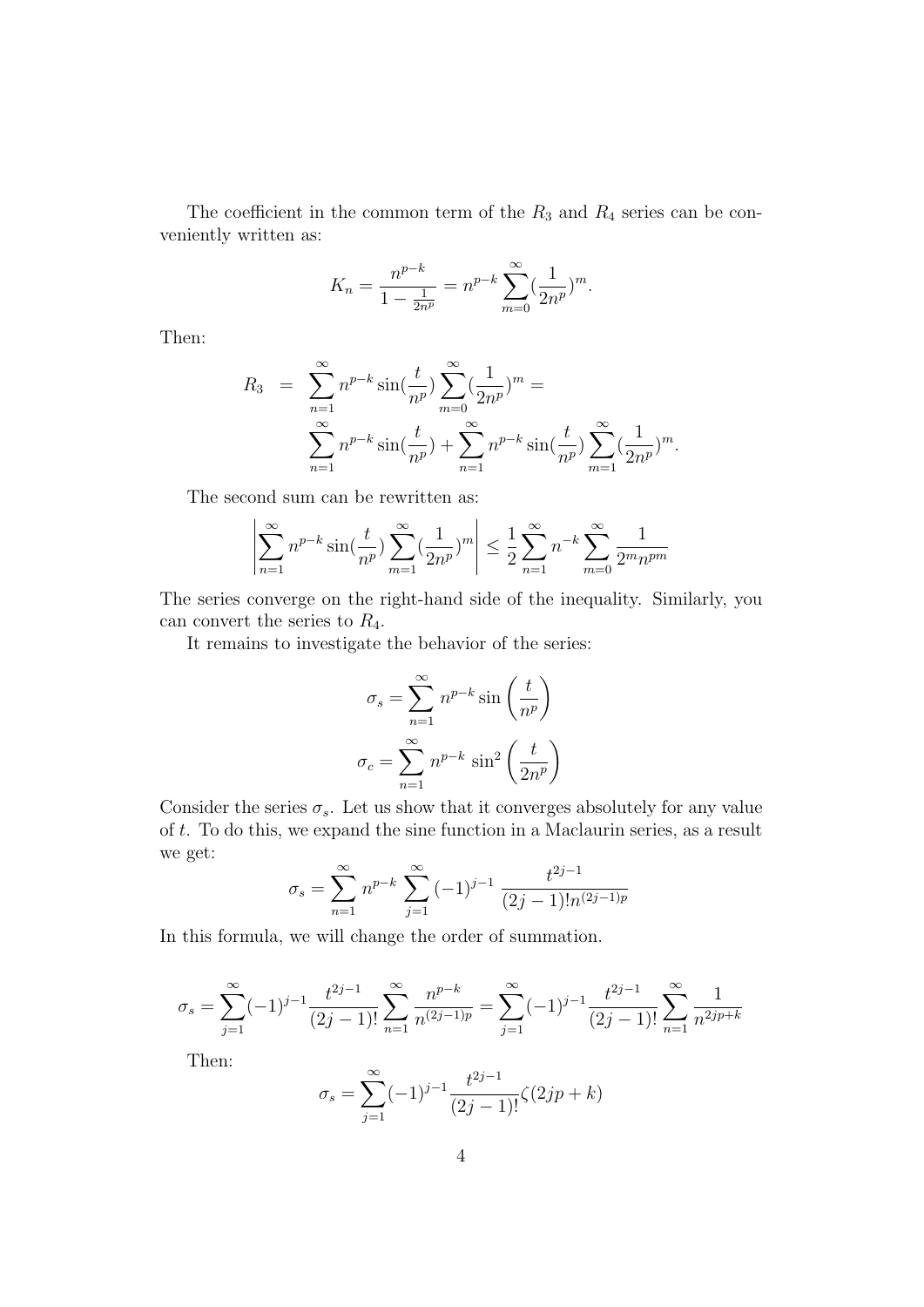

Figure 1: Typical form of a function under the sum sign. The function sign is variable up to  $n = \left[ (2t/\pi)^{1/p} \right]$ , where the square brackets represent the integer part of the number. Here  $t = 10000$ ,  $k = 2$ ,  $p = 3$ .

The function  $\zeta(2jp+k)$  is uniformly bounded in  $j \in \mathbb{N}$ , for  $p > 0$ ,  $k > 1$ . Then  $\sigma_s$  can be majorized by series:

$$
|\sigma_s|\leq C\sum_{j=1}^\infty\frac{t^{2j-1}}{(2j-1)!},
$$

where  $C > \zeta(k)$ . The series on the right side converges for any t. The same estimates are valid for the series  $\sigma_c$ .

### <span id="page-4-0"></span>3 Asymptotics of the series  $\sigma_s$  as  $t \to \infty$

We denote  $N = \left[ (2t/\pi)^{1/p} \right]$ , where square brackets denote the integer part of the number. We represent the series as the sum of a segment with an oscillating part and a series of fixed sign:

<span id="page-4-1"></span>
$$
\sigma_s = \sum_{n=1}^{N} n^{p-k} \sin\left(\frac{t}{n^p}\right) + \sum_{n=N+1}^{\infty} n^{p-k} \sin\left(\frac{t}{n^p}\right) \tag{6}
$$

For the series on the right side of the formula [\(6\)](#page-4-1), write the majorant and minorant:

$$
\int_{N+1}^{\infty} n^{p-k} \sin\left(\frac{t}{n^p}\right) dn \le \sum_{n=N+1}^{\infty} n^{p-k} \sin\left(\frac{t}{n^p}\right) \le \int_{N}^{\infty} n^{p-k} \sin\left(\frac{t}{n^p}\right) dn
$$
\n(7)

Let us estimate the asymptotics of the integral over  $t$ . For this, it is convenient to make the replacement in the integrals. Then we get:

<span id="page-4-2"></span>
$$
\int_{N}^{\infty} n^{p-k} \sin\left(\frac{t}{n^p}\right) dn = \frac{t^{1-\frac{k-1}{p}}}{p} \int_{0}^{\frac{\pi}{2}} \tau^{\frac{k-1}{p}-2} \sin(\tau) d\tau \tag{8}
$$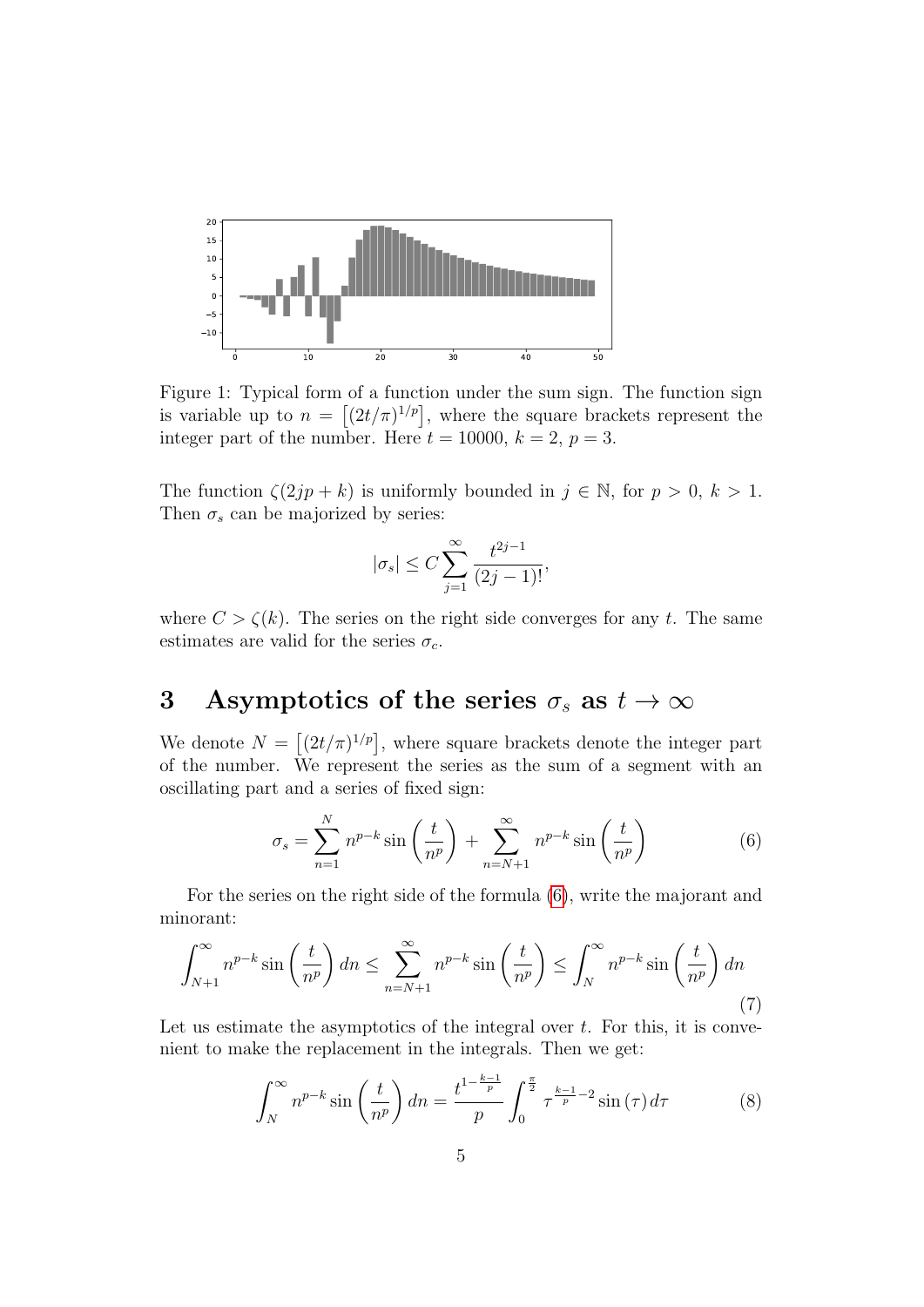The integral on the right side converges. It has a weak singularity at  $\tau = 0$ . The line segment on the right side of the formula [\(6\)](#page-4-1) has the order of the last term:

<span id="page-5-0"></span>
$$
\sum_{n=1}^{N} n^{p-k} \sin\left(\frac{t}{n^p}\right) = O(t^{(p-k)/p}).
$$
\n(9)

The ratio of the orders of the right-hand side in the formula [\(8\)](#page-4-2) and the right-hand side of the formula [\(9\)](#page-5-0) is  $t^{1/p}$ . We denote  $\alpha = (k-1)/p$ , then the asymptotics of the series  $\sigma_s$  can be represented as:

$$
\sigma_s \sim \frac{t^{1-\alpha}}{p} \int_0^{\frac{\pi}{2}} \tau^{\alpha-2} \sin(\tau) d\tau.
$$

Consider the sum  $\sigma_c$ . We denote  $M = \left[ (t / \pi)^{1/p} \right]$ . Let's represent the sum  $\sigma_c$  as:

<span id="page-5-1"></span>
$$
\sigma_c = -\frac{1}{2} \sum_{n=1}^{M} n^{p-k} + \frac{1}{2} \sum_{n=1}^{M} n^{p-k} \cos\left(\frac{t}{n^p}\right) - \sum_{n=M+1}^{\infty} n^{p-k} \sin^2\left(\frac{t}{2n^p}\right). \tag{10}
$$

Here, as  $t \to \infty$ :

$$
\frac{1}{2} \sum_{n=1}^{M} n^{p-k} \sim \frac{1}{2} \frac{1}{p - (k-1)} \left(\frac{t}{\pi}\right)^{1 - (k-1)/p},
$$
  

$$
-\frac{1}{2} \sum_{n=1}^{M} n^{p-k} \cos\left(\frac{1}{n^p}\right) \sim O\left(\left(\frac{t}{\pi}\right)^{1 - k/p}\right).
$$

The  $t$  asymptotics of the series in the formula  $(10)$  can be obtained in the same way as for the series from [\(6\)](#page-4-1):

$$
\sum_{n=M+1}^{\infty} n^{p-k} \sin^2\left(\frac{1}{2n^p}\right) \sim \int_M^{\infty} n^{p-k} \sin^2\left(\frac{1}{2n^p}\right) dn.
$$

replace in the integral:  $n = (\frac{t}{\tau})^{1/p}$ , when:

$$
\int_{M}^{\infty} n^{p-k} \sin^2 \left(\frac{1}{2n^p}\right) dn = \frac{t^{1-\frac{k-1}{p}}}{p} \int_{0}^{\pi} \tau^{\frac{k-1}{p}-2} \sin^2(\tau/2) d\tau
$$

Then the  $\sigma_c$  asymptotic can be represented as:

$$
\sigma_c \sim -\left(\frac{1}{2\pi^{1-\alpha}p(1-\alpha)} + \frac{1}{p}\int_0^{\pi} \tau^{\alpha-2}\sin^2(\tau/2)d\tau\right)t^{1-\alpha}.
$$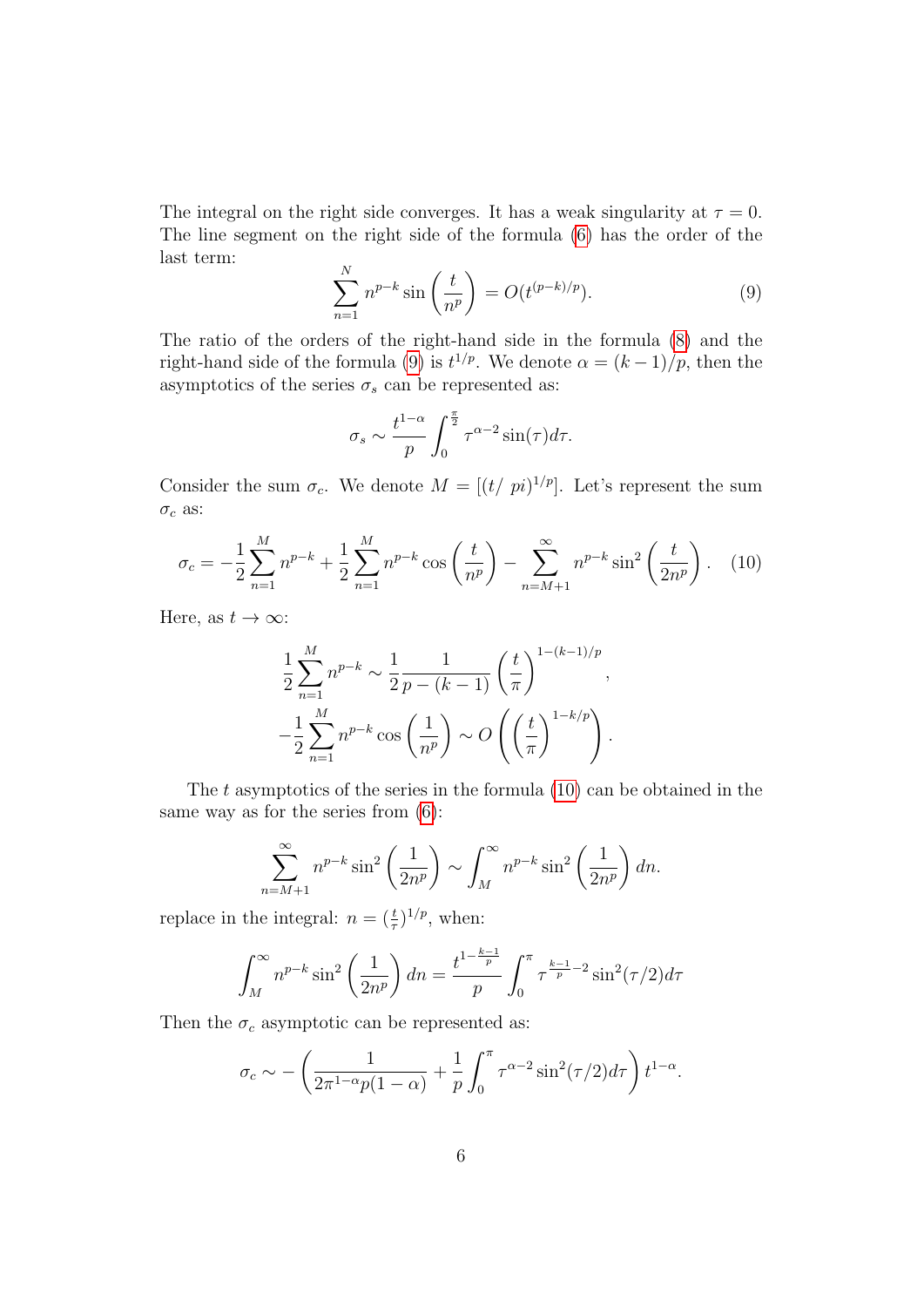

1 2 -160  $-14$ -120 -100 -80 -60 -40 -20 0 1000 2000 3000 4000 5000 6000 7000 8000 9000 10000

t

(a) The coefficient for the function  $sin(t)$  in the formula [\(3\)](#page-2-1) for the solution. Curve 1 is calculated from the first 200 terms of the series, curve 2 is calculated from the asymptotics of the main term as  $t \to \infty$ .

(b) The coefficient for the function  $\cos(t)$  in the formula [\(3\)](#page-2-1) for the solution. Curve 1 is calculated from the first 200 terms of the series, curve 2 is calculated from the asymptotics of the main term as  $t \to \infty$ .

## <span id="page-6-0"></span>4 The asymptotics of the subresonance solution

From the formula for the solution [\(3\)](#page-2-1) and the calculations of the section [3,](#page-4-0) it follows that the asymptotic behavior of the subresonant solution of the equation [\(1\)](#page-0-0) has the form:

<span id="page-6-1"></span>
$$
u \sim (C_s \sin(t) + C_c \cos(t)) t^{1-\alpha}, \tag{11}
$$

where

$$
C_s = \frac{1}{p} \int_0^{\frac{\pi}{2}} \tau^{\alpha-2} \sin(\tau) d\tau, \quad C_c = -\left(\frac{1}{2\pi^{1-\alpha}p(1-\alpha)} + \frac{1}{p} \int_0^{\pi} \tau^{\alpha-2} \sin^2(\tau/2) d\tau\right).
$$

Denote:

$$
A_{\alpha} = p\sqrt{C_s^2 + C_c^2}, \quad \phi_{\alpha} = \arctan\left(\frac{C_c}{C_s}\right),
$$

then the asymptotics of the solution [\(11\)](#page-6-1) can be represented as:

<span id="page-6-2"></span>
$$
u \sim \frac{1}{p} A_{\alpha} t^{1-\alpha} \sin(t + \phi_{\alpha}).
$$
 (12)

Note that for  $\alpha \to 0$ , the growth rate over t of the amplitude of the subresonance solution tends to be linear, and  $\phi_{\alpha} \to 0$ . That is, the oscillating part of the solution tends to the oscillating part in the resonant solution.

The asymptotics for  $t \to \infty$  of the solution of the Cauchy problem for the equation [\(1\)](#page-0-0) with an almost-periodic right-hand side [\(2\)](#page-0-1) has the form [\(12\)](#page-6-2), where  $\alpha = (k-1)/p$ .